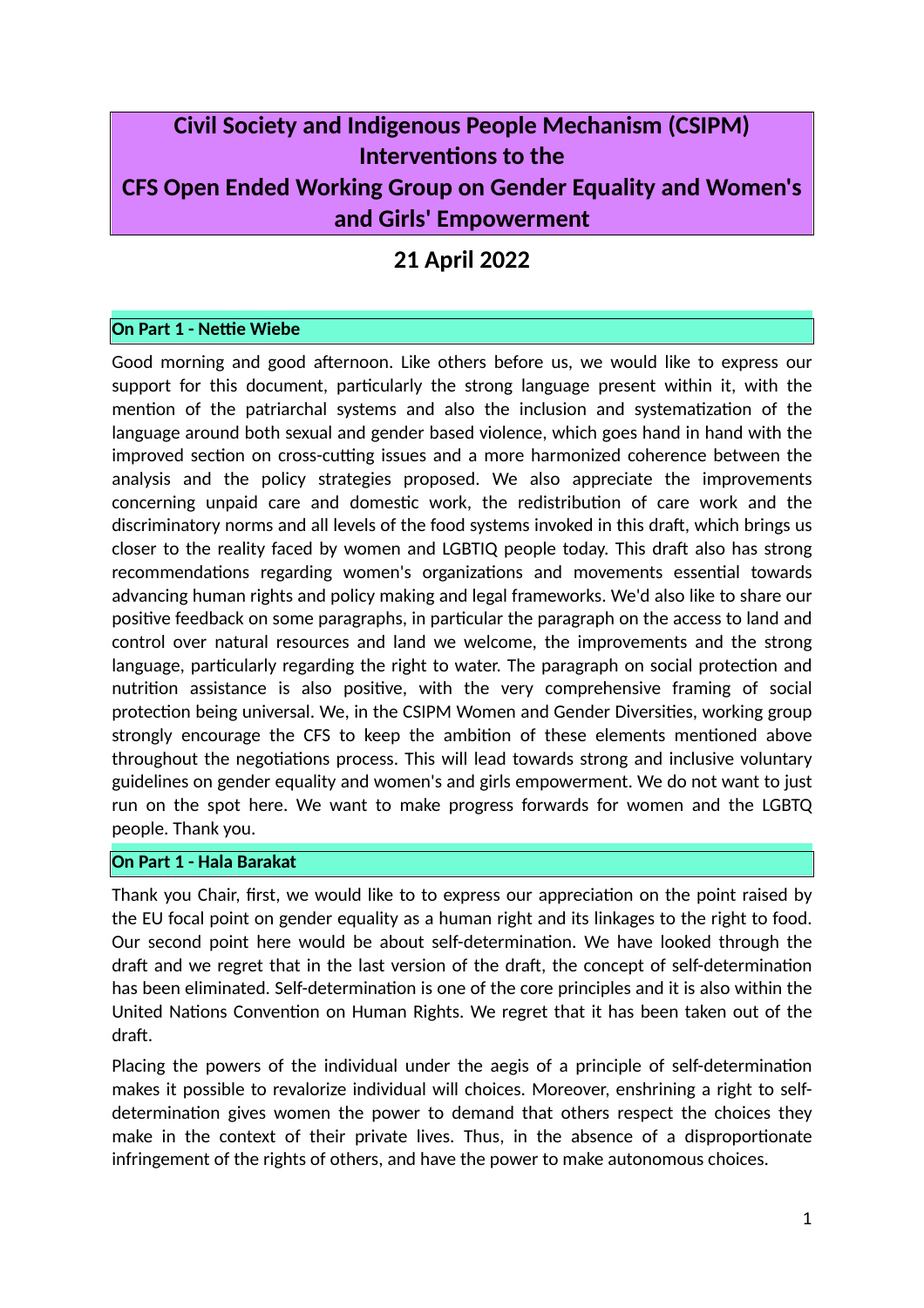It confers the power of self-determination, that is, the power to choose, among several options, the one that corresponds to one's personal aspirations. The principle of selfdetermination allows individuals to make choices and these choices lead to the realization of an act that will always find its source in the subject's will and will be carried out on himself. The principle of self-determination is therefore in line with the practice that tends to give more importance to the individual will.

#### **On Part 2: Core principles that underpin the Guidelines – Paula Gioia**

Diversity of gender identity and sexual orientation:

We welcome the inclusion of "women and girls in all their diversities". It is indeed very important to consider the intersectional dimensions of violence and discriminations faced by women and girls in all their diversities. Race, social classes, religion, language all these aspects have impacts in the lives and in the right to food and nutrition of women and girls globally.

Yet, when developing explicit guidelines on "Gender Equality" the CFS must be able to address at least two further intersectional dimensions, which also have enormous impacts in the lives of people on the ground: gender identities and sexual orientation beyond cisheteronormativity. When the CFS decides to negotiate guidelines on Gender Equality, it needs to also be able to well reflect on the concept of gender itself, understanding that this is not a concept restricted only to female and male genders. It comprises all existing gender identities. It is important to understand that the invisibilization of non-cis-genders in the normative narrative and – so far – also in the current Draft for Negotiations represent the reproduction of a social construct, which has direct impacts in decision-making on social, economic and political inclusion, and therefore reproduces privileges, while increasing marginalization, discrimination and violence of all those, who do not fit into this norm. Gender binary norms are rooted in social inequalities.

Recognizing the ongoing stereotypes, the power asymmetries between cis and non-cisgenders, the inequalities and fundamental violence faced by "women and girls in all their diversities", including lesbian, bisexual and transwomen, but also by gays, bisexual and transmen, as well as by other gender diverse and intersex persons.

For all these, as CSIPM we are still of the opinion that the current draft does not reflect fully and is not inclusive enough in terms of diversities of gender identities and sexual orientations and needs to make this point much more explicit, in order to make justice to its aims of seeking a truly gender equality in food systems and to not fall into a cisheteronormative approach that leaves so many marginalized people behind. Strengthening the perspective of non-binary and non-hegemonic gender identities and roles is a matter of Human Rights. We express once again our demand to advance gender and sexual orientation inclusive approach and language within the CFS, including all its policy convergence processes occurring now and in the future.

#### **On Part 3 – Hala Barakat**

Situation of occupation:

While talking about gender equality and crisis, the Negotiation Draft does a good job addressing the consequences of the COVID-19 pandemic on women and girls, but another crucial element missing is the mention of occupation.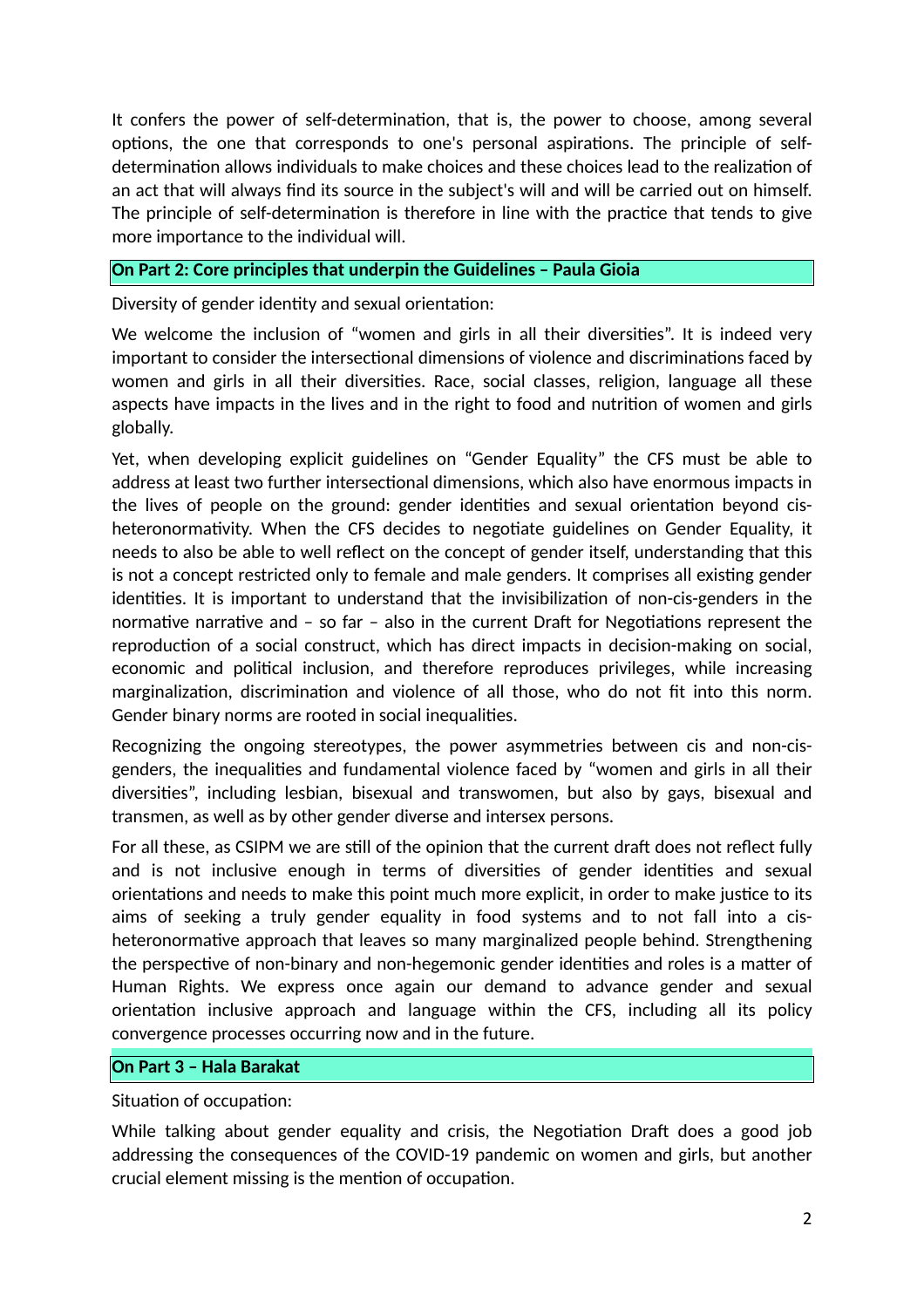While conflict situations and their consequences are addressed in the document, situations of occupation, which jeopardize access to food, resources and women's rights just as severely as conflicts, should not be overlooked. We see references to conflicts (3.10 paragraph 100) but never to the situation of women in occupied areas. We need clear references to state/extra-territorial occupations, which undermine women's rights, access to land, resources, social protection, food, healthcare, etc in particular for women in the Middle East and North African region. We suggest including the word occupation in these paragraphs following already agreed language in the Framework for Action for Food Security and Nutrition in Protracted Crisis: "in all situations of conflict, occupation, terrorism, or manmade and natural disasters;" (FFA).

Thus, we recommend mentioning the occupied areas and their consequences on women, girls and LGBQTI people.

#### **On Part 3 – Patti Naylor**

In section 3, paragraph 77 with regards to agroecology is of concern to the CSIPM. Agroecology, which is based on a set of defined principles, is at the heart of our daily work and our lives. Agroecology is the path to our vision of a fair and sustainable food system centered on achieving human rights.

Agroecology is a science, a practice, and a movement, building in strength and dimension, and is important in its accessibility and affordability to grassroots solutions that challenge the power dynamics of the current food systems, a vital aspect to the advancement of these policy guidelines. Integrating social, biological, and agricultural science with traditional, indigenous, and farmers' knowledge and culture, agroecology is a context specific and locally adaptive set of practices developed through these knowledge spaces and through participatory on-farm experimentation. Importantly, gender and women's equality is at the core of agroecology.

In this sense, paragraph 77 could be much improved by in fact affirming agroecology and other approaches that improve sustainability and the need to shift towards those for gender equality while also addressing the environmental dimensions of food systems.

Moreover, this paragraph should make reference to the internationally agreed FAO 10 elements of agroecology when referring to agroecology.

#### **On Part 3 – Leonida Odongo**

Section 3.3. on Intersectionality:

This document, by not mentioning discrimination against race or caste would remain silent on structural and systemic barriers. These are central issues that need to be added.

Racism was and still is responsible for dehumanising women of colour, placing them as inferior compared to white people, for example the case of women of colour and Dalits. Racialised women are more susceptible to physical violence, poverty, lack of access to rights such as: food, potable water and land, education, quality health care, and a fair system of justice. Girls who are racialized and victims of the racist system are denied their childhood,